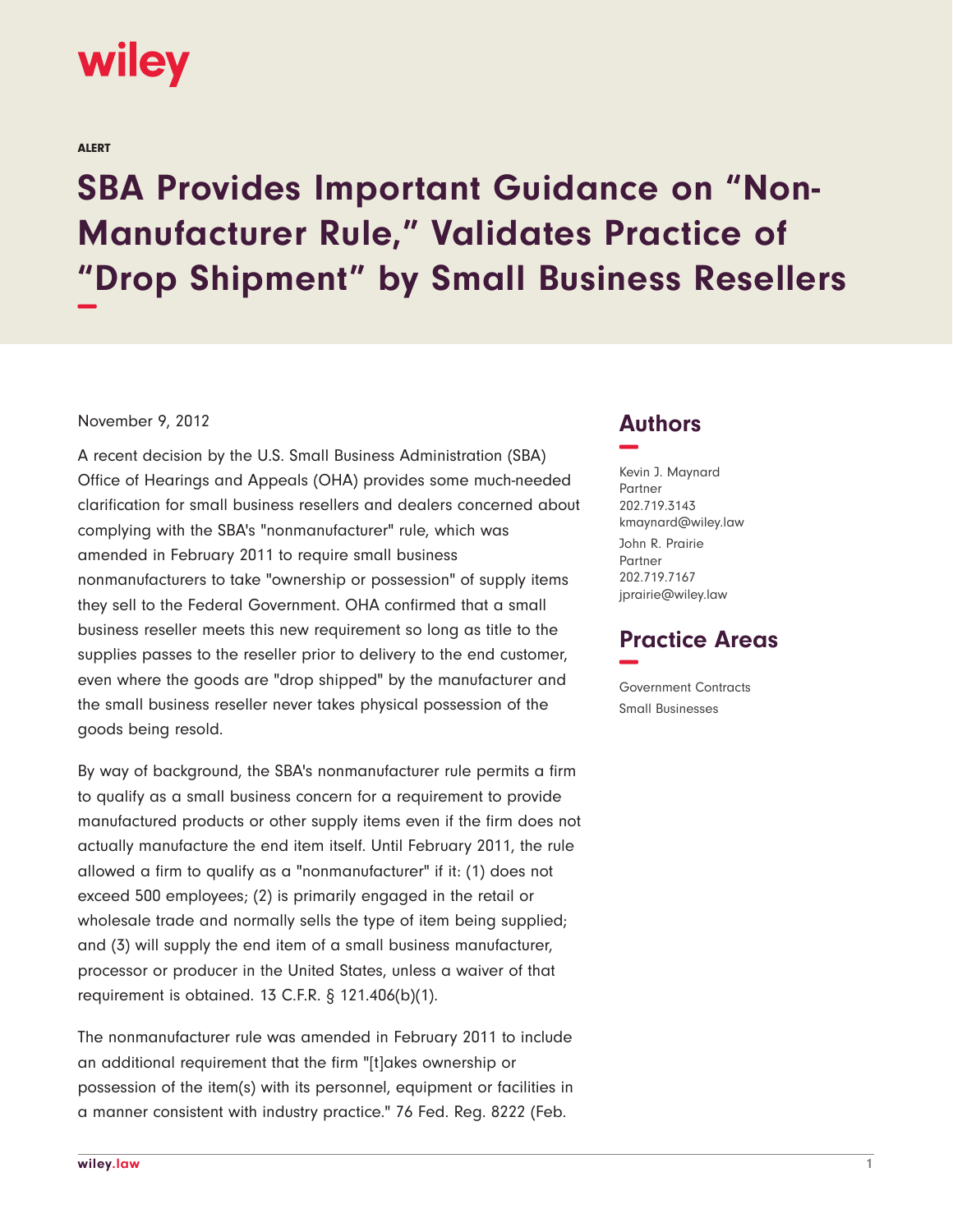2011). The SBA emphasized in the regulatory background to the rule change that the new requirement obligates small business nonmanufacturers to take ownership or possession, but not both, and was not intended to impair "legitimate small business dealers":

SBA first notes that the proposed rule did not require a small business nonmanufacturer to take possession of the supply items in every case. It required that the nonmanufacturer take ownership or possession. If the nonmanufacturer arranged for transportation of the supply items (e.g., it uses trucks it owns or leases to transport the items to the final destination), then it need not take ownership of the supply items. If it does not arrange for the transportation, then it must at least take ownership of the supply items. SBA recognizes the validity of small business dealers and does not seek to harm legitimate small business dealers. SBA continues to believe, however, that the ownership or possession requirement provides a necessary safeguard to abuse. A multi-million dollar supply contract in which a large business manufacturer provides the supply items directly to the Government procuring agency and the small business nonmanufacturer provides nothing more than its status as a small business does not foster small business development.

Id. at 8226. Although this explanation made clear that small business nonmanufacturers were not required to take possession of the end items in every case, the SBA did not provide guidance on what firms needed to do in order to satisfy the "ownership" requirement. As a result, it was uncertain following the change whether the use of drop shipments from the manufacturer would comply with the amended rule.

In a recent size protest decision, Wear Mark, Inc. d/b/a All Seasons Apparel, SBA No. SIZ-5397 (2012), OHA confirmed that the rule change was not intended to prohibit the standard industry practice of "drop shipping" by small business resellers, and that the "ownership" requirement is met so long as the reseller takes legal title to the products. The case involved a small business set-aside contract with the Department of Veterans Affairs for the purchase of flags. The small business reseller proposed to purchase the flags from a large business, which would manufacture and package the completed end items for delivery and transport them to the manufacturer's loading dock. The small business reseller was then obligated to arrange for product pick up at the manufacturer's loading dock, at which point title and risk of loss would pass to the reseller.

Two disappointed offerors protested the award, alleging among other things that the small business reseller did not satisfy the "ownership or possession" requirement of the nonmanufacturer rule. Specifically, the protesters argued that the reseller (1) does not take free and clear ownership of the flags because they are encumbered by a carrier lien and (2) does not take ownership with its own personnel, equipment and facilities, as the regulation requires. The SBA intervened in the appeal, and urged OHA to find that the small business reseller was eligible under the nonmanufacturer rule. SBA explained that the "ownership and possession" requirement was not intended to disturb the "long history of drop shipping" under the nonmanufacturer rule, a practice under which "a small business nonmanufacturer could qualify for a small business set-aside never having touched or owned the item being procured." SBA further explained that it "did not intend for the recent revision to the nonmanufacturer rule to prohibit drop shipping by nonmanufacturers, only that nonmanufacturers would be required to handle items 'in a manner consistent with industry practice,'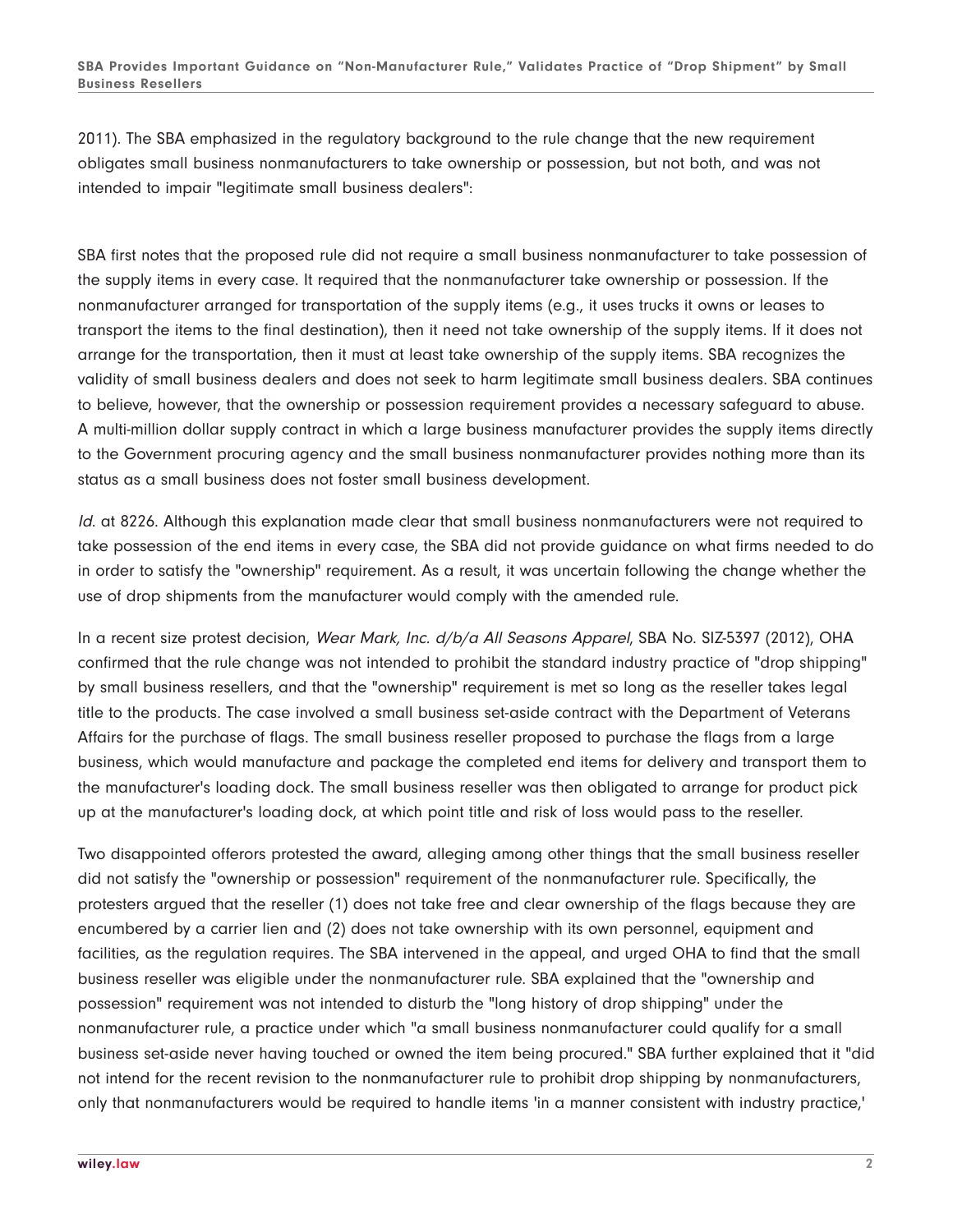whether that be through ownership or control."

OHA agreed with the SBA and denied the appeal. OHA first rejected the protester's argument that the reseller did not have "ownership" as a result of the carrier lien, reasoning that "the regulation only requires ownership, not unencumbered ownership. The fact that a lien may arise against the items sold to the Government does not mean that they are not owned by the seller. To hold otherwise would call into question the ownership of any item shipped by a common carrier, and this cannot have been the intent of the regulation." OHA also rejected the protesters' argument that the small business reseller was required to take ownership of the items with its personnel, equipment or facilities, finding that this interpretation "contravenes SBA's intent in amending the regulation." Reciting the regulatory history of the February 2011 change, OHA agreed with the reseller and SBA that the requirement is disjunctive and requires the nonmanufacturer to take ownership or possession, not both:

This language demonstrates SBA contemplated a nonmanufacturer would take possession and use its facilities and equipment to do so. Alternatively, the nonmanufacturer could take ownership of the items. There is no requirement that the nonmanufacturer take ownership with its personnel, facilities, and equipment. Those requirements modify only the possession prong of the regulation. This interpretation is consistent with common sense and experience. It is difficult to imagine an instance in which a nonmanufacturer would take ownership using its personnel, facilities, and equipment without taking possession.

I agree that [the] regulation is disjunctive, and requires the nonmanufacturer to either take ownership of the items, or take possession of them with its own personnel, equipment or facilities. Possession is a physical act, and thus requires the use of personnel, equipment or facilities. It is therefore appropriate that the regulation should enumerate these methods of taking possession. Ownership is a question of law, and one need not take physical possession to take ownership of an item, if title to the item has passed under a contract. Here, [the small business reseller] has satisfied § 121.406(b)(1)(iii) because [the reseller] will take ownership of the flags. The evidence shows the risk of loss shifts to [reseller] at the loading docks, ....

As SBA argues, a policy that required nonmanufacturers to take ownership using its personnel, equipment, and facilities would prohibit drop shipping. As [the small business reseller] points out, there is ample precedent that title shifts by drop shipments as part of the normal course of business. . . . The preamble to the published regulations makes clear SBA never intended to prohibit drop shipping. I therefore find that SBA made no error in concluding that [the reseller] had taken ownership of the flags through its contract with Allied. Accordingly, I conclude a nonmanufacturer may take ownership of supplies if title to the supplies passes to the nonmanufacturer under a contract, even if they do not physically take possession of the supplies.